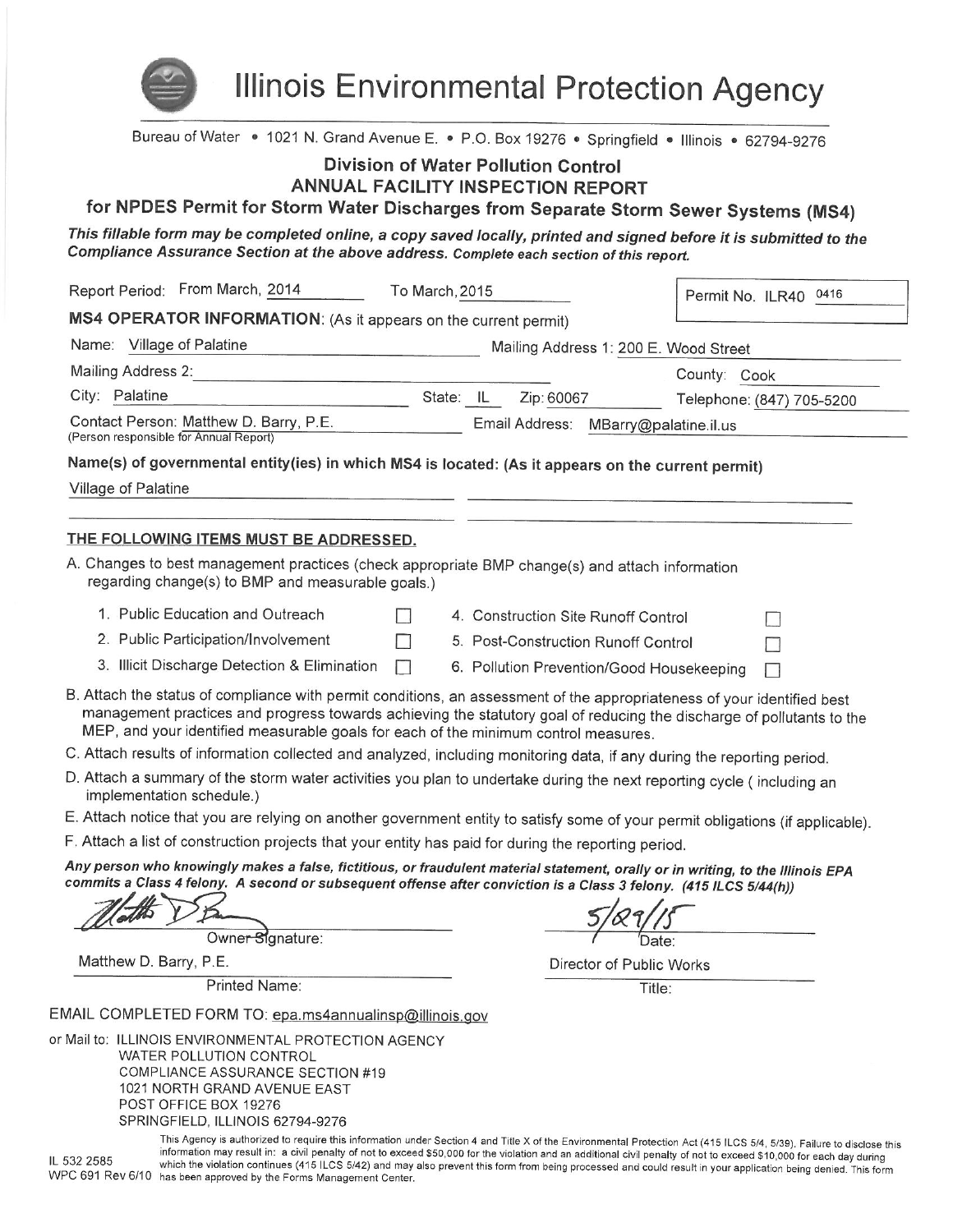# ILLINOIS ENVIRONMENTAL PROTECTION AGENCY ANNUAL FACILITY INSPECTION REPORT NPDES PERMIT FOR STORMWATER DISCHARGES FROM MUNICIPAL SEPARATE STORM SEWER SYSTEMS (MS4)

# MARCH 2014 TO FEBRUARY 2015 REPORTING PERIOD

# VILLAGE OF PALATINE, ILLINOIS

# **A. CHANGES TO BEST MANAGEMENT PRACTICES**

There have been no changes to the Village of Palatine's Best Management Practices for the reporting period from March 2014 to February 2015.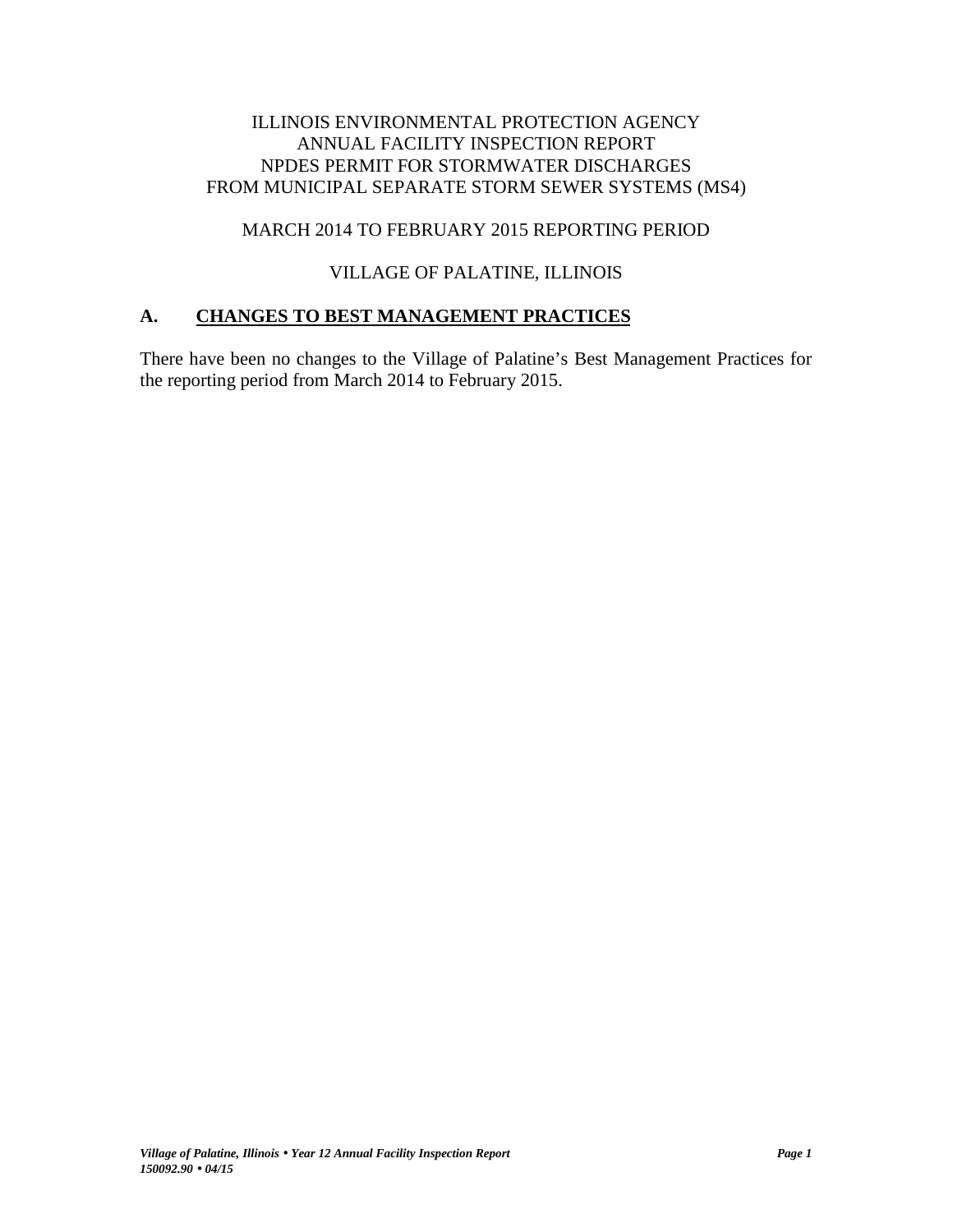# **B. STATUS OF COMPLIANCE WITH PERMIT CONDITIONS**

The Village of Palatine committed to a number of stormwater BMPs in order to meet the requirements of the NPDES Phase II stormwater program. The following is a status report on each of the BMPs and the activities that were undertaken during the March 2014 to February 2015 reporting period. The status or progress for each of the measurable goals related to these BMPs is presented below.

# **BMP No. A1** Distributed Paper Material

**Measurable Goal(s), including frequencies:** Publish stormwater pollution prevention articles in the resident newsletter semi-annually and make the Comprehensive Flood Control Brochure available at Village Hall and the Combined Service Facility.

- **Milestones: Year 12:**Continue to publish articles and make the brochure available.
- **BMP Status:** The Village of Palatine publishes a resident newsletter which is mailed directly to businesses and residents in the Village. The Village continued publishing stormwater pollution prevention articles in its newsletters. These articles included "Keep Creeks Clean and Natural", "Landscape Care Influences Spring, Summer Water Quality", and "Illegal Discharges in Storm Drains Contaminate Clean Water Run-Off". Additionally, the annual article pertaining to curbside leaf collection stressed the importance of keeping curb lines and storm sewer inlets free of leaves during the Fall leaf collection period. Throughout the year, the newsletters also notified residents of various waste collection events. These events encourage the public to properly dispose of household waste items, which otherwise might be dumped in the drainage system. The Village website also regularly includes information on stormwater quality, flooding, rain gardens and green buildings for residents.

The Village sends a weekly e-newsletter (PalatinE-News) to residents that subscribe. The e-newsletter occasionally includes articles related to stormwater management, similar to the Village's monthly newsletter.

The Village continued to make the Comprehensive Flood Control Brochure available at Village Hall and the Combined Service Facility. The brochure addresses protection of wetlands and reservoirs and contains information regarding stormwater pollution prevention, protection of natural resources, and proper maintenance of facilities.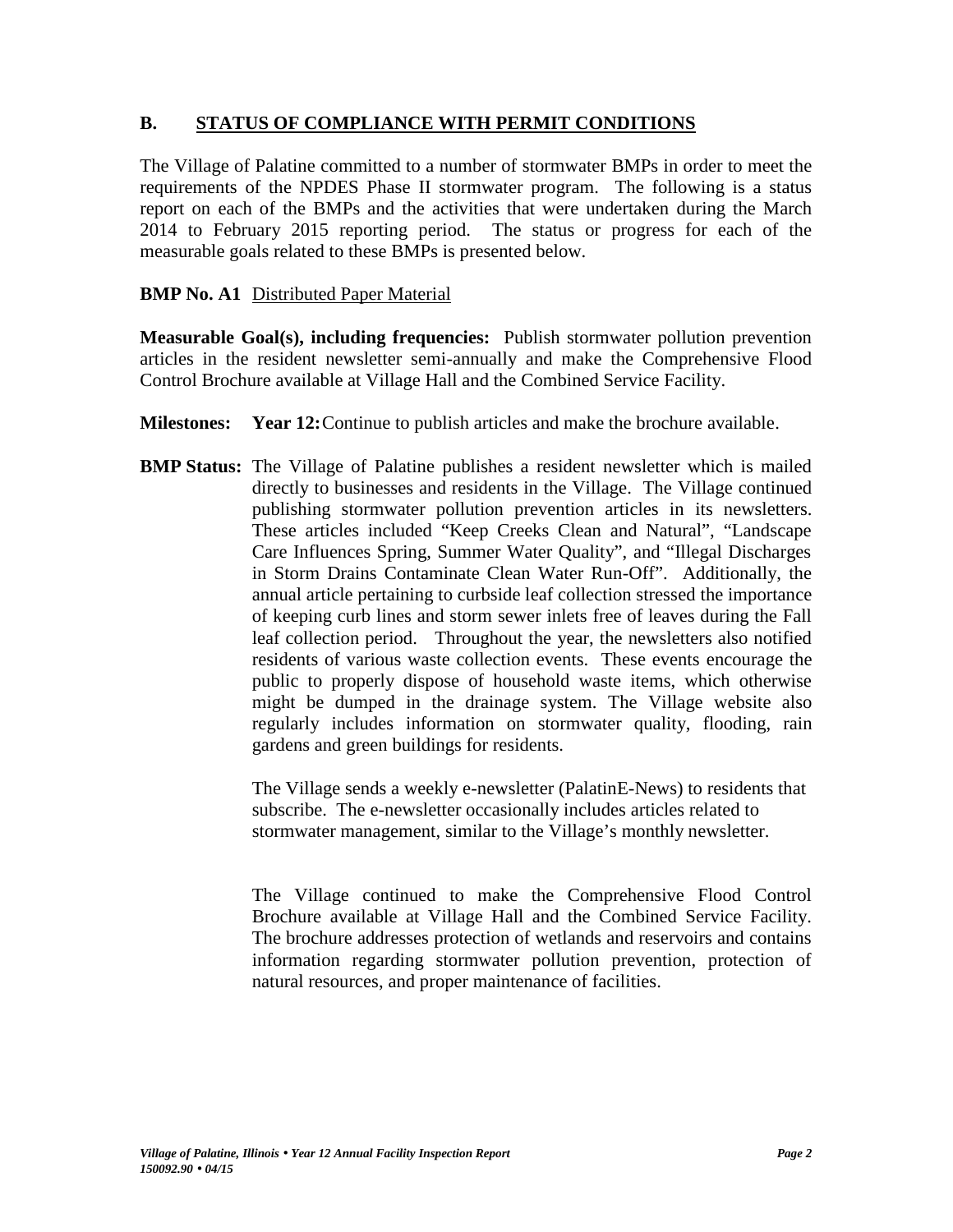#### **BMP No. B7** Other Public Involvement

**Measurable Goal(s), including frequencies:** The Village will continue to inform residents of the existence of a contact number that residents can use to report stormwater related issues.

- **Milestones: Year 12:**Continue to inform residents of the existence of a contact number.
- **BMP Status:** Along with the stormwater pollution prevention articles that are published in the Village newsletter, the Village provides a contact number that residents can use to report stormwater related issues, including ordinance violations, construction site soil erosion and sediment control violations, maintenance issues, and illicit discharges. This number can also be used for questions about design and use of green infrastructure techniques that can be utilized by residents (i.e. rain barrels and rain gardens).

# **BMP No. C1** Storm Sewer Map Preparation

**Measurable Goal(s), including frequencies:** Annually review the storm sewer map and update as needed.

- **Milestones: Year 12:**Review the storm sewer map and update as needed.
- **BMP Status:** The Village of Palatine has an existing storm sewer map. The map shows all of the Village's outfalls and all receiving waters to which the Village's separate storm sewer system discharges. The map is updated using Village GIS capabilities, so that each outfall and structure has its own identifier.

# **BMP No. C2** Regulatory Control Program

**Measurable Goal(s), including frequencies:** Enforce the Illicit Discharge and Connection Ordinance.

- **Milestones: Year 12:**Enforce the Illicit Discharge and Connection Ordinance
- **BMP Status:** The Village adopted and implemented its Illicit Discharge and Connection Ordinance (O-41-04) on March 8, 2004. The ordinance prohibits non stormwater discharges into the Village's stormwater drainage system and includes enforcement and penalties for ordinance violations. The ordinance provides the regulatory framework for the Village's illicit discharge detection and elimination program. The Village will continue to enforce the ordinance.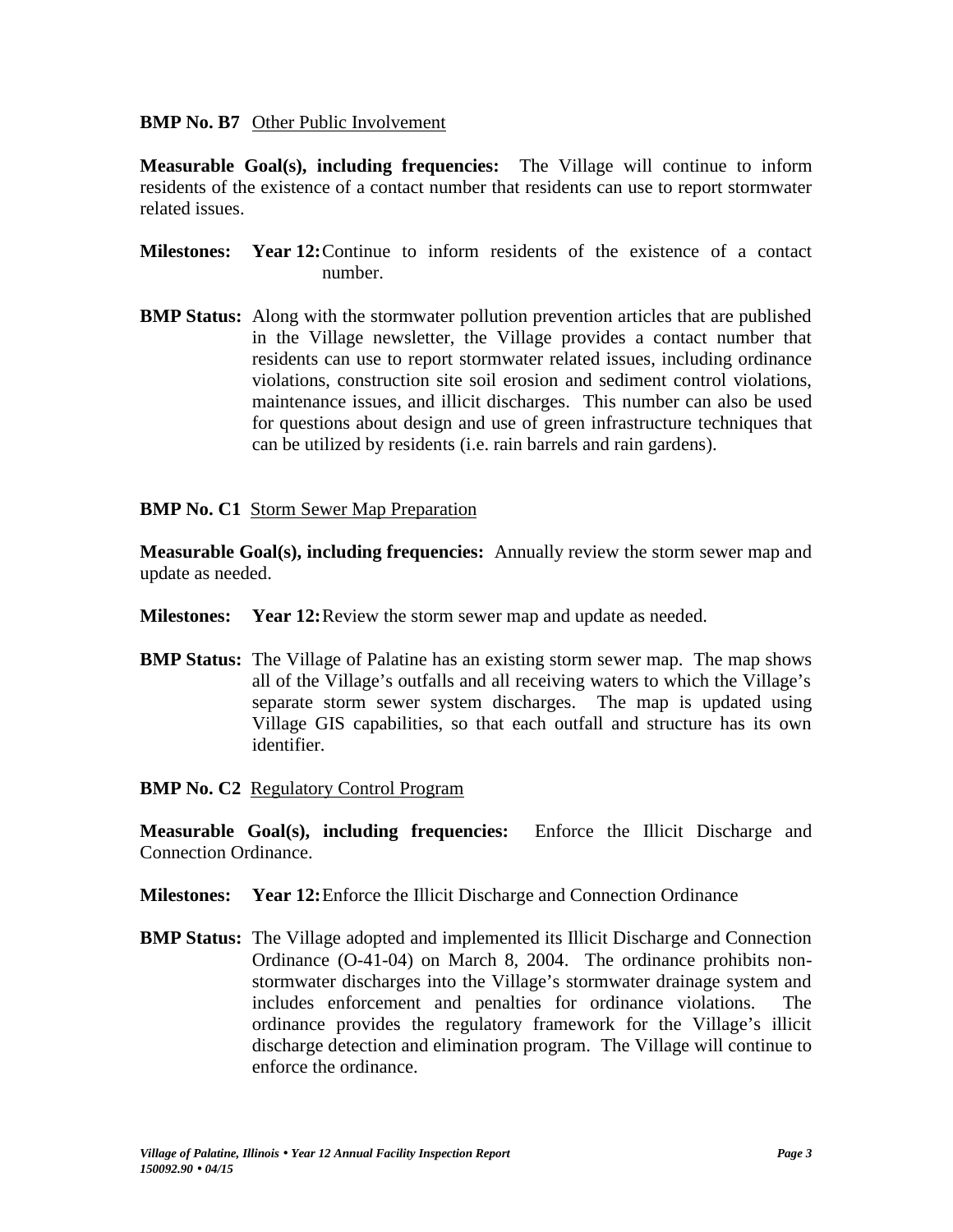# **BMP No. C4** Illicit Discharge Tracing Procedures

**Measurable Goal(s), including frequencies:** Annually trace all illicit discharges detected by resident reporting and by Village employees. Document Village efforts in tracing illicit discharges.

- **Milestones: Year 12:**Continue tracing illicit discharges.
- **BMP Status:** The Village's plan for detection, tracing and removal of illicit discharges established the procedures for tracing illicit discharges identified through dry weather screening, regular storm sewer maintenance, and public reporting.

Suspicious discharges were found and eliminated during Year 12 near 100 West Palatine Road, 2370 North Hicks Road, and 265 North Northwest Highway.

# **BMP No. C5** Illicit Source Removal Procedures

**Measurable Goal(s), including frequencies:** Annually remove all illicit discharges detected by resident reporting and by Village employees.

- **Milestones: Year 12:**Continue removing illicit discharges.
- **BMP Status:** The Village's plan for detection, tracing and removal of illicit discharges established the procedure for removing illicit discharges identified through the tracing program. The Village continues to annually remove all illicit discharges detected by resident reporting and by Village employees.

Suspicious discharges were found and eliminated during Year 12 near 100 West Palatine Road, 2370 North Hicks Road, and 265 North Northwest Highway.

# **BMP No. C7** Visual Dry Weather Screening

**Measurable Goal(s), including frequencies:** Annually inspect outfalls along the waterways within Village limits for illicit discharges.

- **Milestones: Year 12:**Inspect outfalls for illicit discharges.
- **BMP Status:** In May 2014, the Public Works Department walked 9 miles of creeks, including Salt Creek, Buffalo Creek and the Peppertree Tributary. During this creek walk, the Village photographed storm sewer outfalls and noted areas where grass clippings, brush, or fallen trees should be removed and areas where erosion control measures are needed.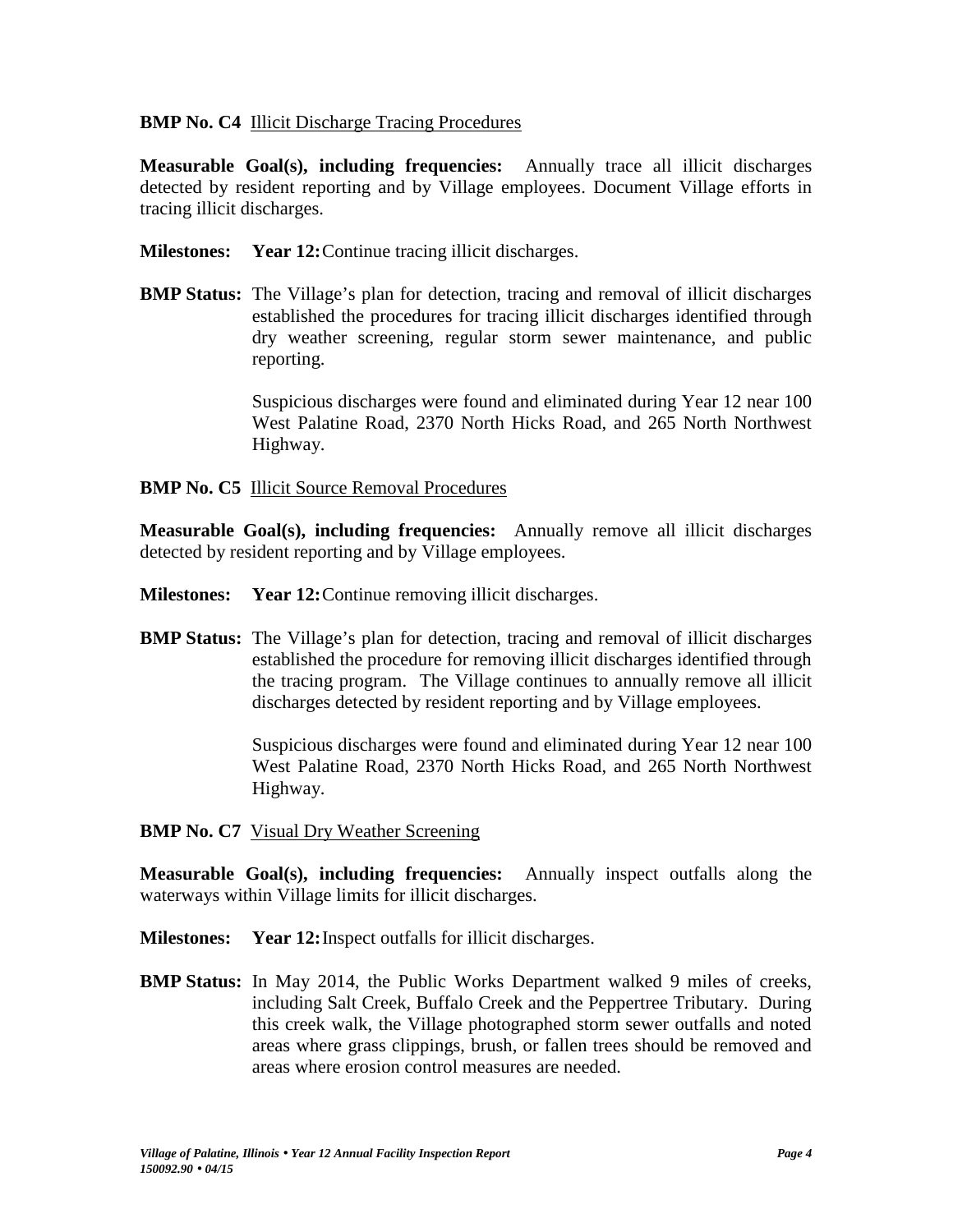# **BMP No. D1/D2/D3/D4/D6** Construction Site Stormwater Runoff Control

**Measurable Goal(s), including frequencies:** Enforce the Code of Ordinances. Require erosion and sediment control BMP's. Inspect construction sites.

- **Milestones: Year 12:**Continue to enforce the Code of Ordinances. Continue to require erosion and sediment control BMP's and continue to inspect construction sites.
- **BMP Status:** The MWRD adopted the Cook County Watershed Management Ordinance effective May 1, 2014. The Village of Palatine does not plan to become an authorized municipality. Therefore, the MWRD will enforce the ordinance within the Village limits. This includes construction site stormwater runoff control BMPs. Article 4 of the Cook County Watershed Management Ordinance addresses the reduction in pollutants in stormwater runoff from regulated land disturbing activity. It states that appropriate erosion and sediment control practices must be utilized on all regulated development sites, and waste generated as a result of site development must be managed properly. Article 10 allows for the inspection of regulated development sites.

# **BMP No. E2/E3/E4/E5/E6** Post-construction Stormwater Management

**Measurable Goal(s), including frequencies:** Enforce the Code of Ordinances. Review BMP designs prior to construction. Require long-term operation and maintenance of BMPs. Inspect sites during and after construction.

- **Milestones: Year 12:**Continue to enforce the Code of Ordinances**.** Continue to review BMP designs prior to construction. Continue to require longterm operation and maintenance of BMPs. Continue to inspect sites during and after construction.
- **BMP Status:** The MWRD adopted the Cook County Watershed Management Ordinance effective May 1, 2014. The Village of Palatine does not plan to become an authorized municipality. Therefore, the MWRD will enforce the ordinance within the Village limits. This includes post-construction BMPs. Article 5 of Cook County Watershed Management Ordinance addresses the volume and rate of runoff from regulated development sites. Article 9 requires a maintenance plan for the perpetual maintenance of stormwater management systems for regulated development.

**BMP No. F1** Employee Training Program

**Measurable Goal(s), including frequencies:** Train new employees to prevent or reduce stormwater pollution from municipal activities. Send employees to stormwater pollution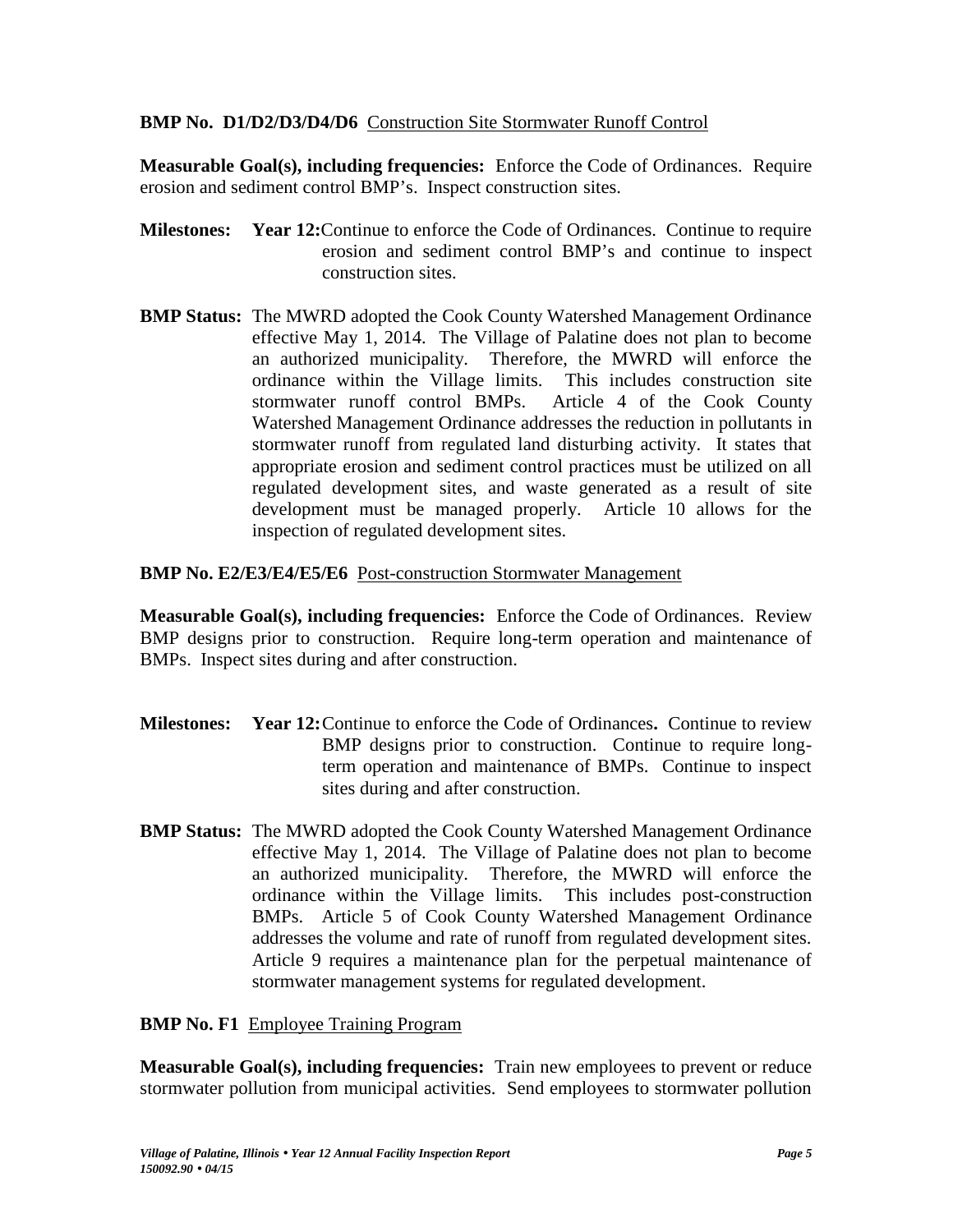prevention seminars and workshops or hire a consultant to conduct a training session annually.

- **Milestones: Year 12:**Continue stormwater pollution prevention training for Village employees.
- **BMP Status:** The Village of Palatine Public Works Department currently conducts regular employee training including new employee orientation. On January 19, 2015, all Public Works staff watched the DVD Rain Check - Stormwater Pollution Prevention for MS4s. Following the DVD, staff discussed the Village's stormwater pollution prevention plan. On May 21, 2014, Elias Koutas participated in a webcast titled "The Life of a Stormwater Practice: BMP Maintenance.

#### **BMP No. F2** Inspection and Maintenance Program

**Measurable Goal(s), including frequencies:** Continue to conduct formal maintenance and inspection. Evaluate the effectiveness of the program annually and update the program as needed.

- **Milestones: Year 12:**Continue conducting formal inspection and maintenance. Review the program for effectiveness and update the program as needed.
- **BMP Status:** The Village currently conducts a regular storm sewer inspection and maintenance program designed to reduce pollutant runoff from municipal operations. This program includes the following components: regular inspection, cleaning, and maintenance of inlets and catch basins and as needed storm sewer cleaning and repair. This maintenance program has been formalized and is evaluated annually to determine its effectiveness. No changes to the program were necessary during Year 12.

#### **BMP No. F3** Municipal Pollution Prevention Program

**Measurable Goal(s), including frequencies:** Continue the formalized program to prevent stormwater pollution from municipal operations at the Combined Service Facility. Evaluate the effectiveness of the program annually and update the program as needed.

- **Milestones: Year 12:**Continue the formal stormwater pollution prevention program. Review the program for effectiveness and update the program as needed.
- **BMP Status:** The Village of Palatine has a number of operational policies designed to prevent stormwater pollution associated with municipal operations. To document many of these policies, a written stormwater pollution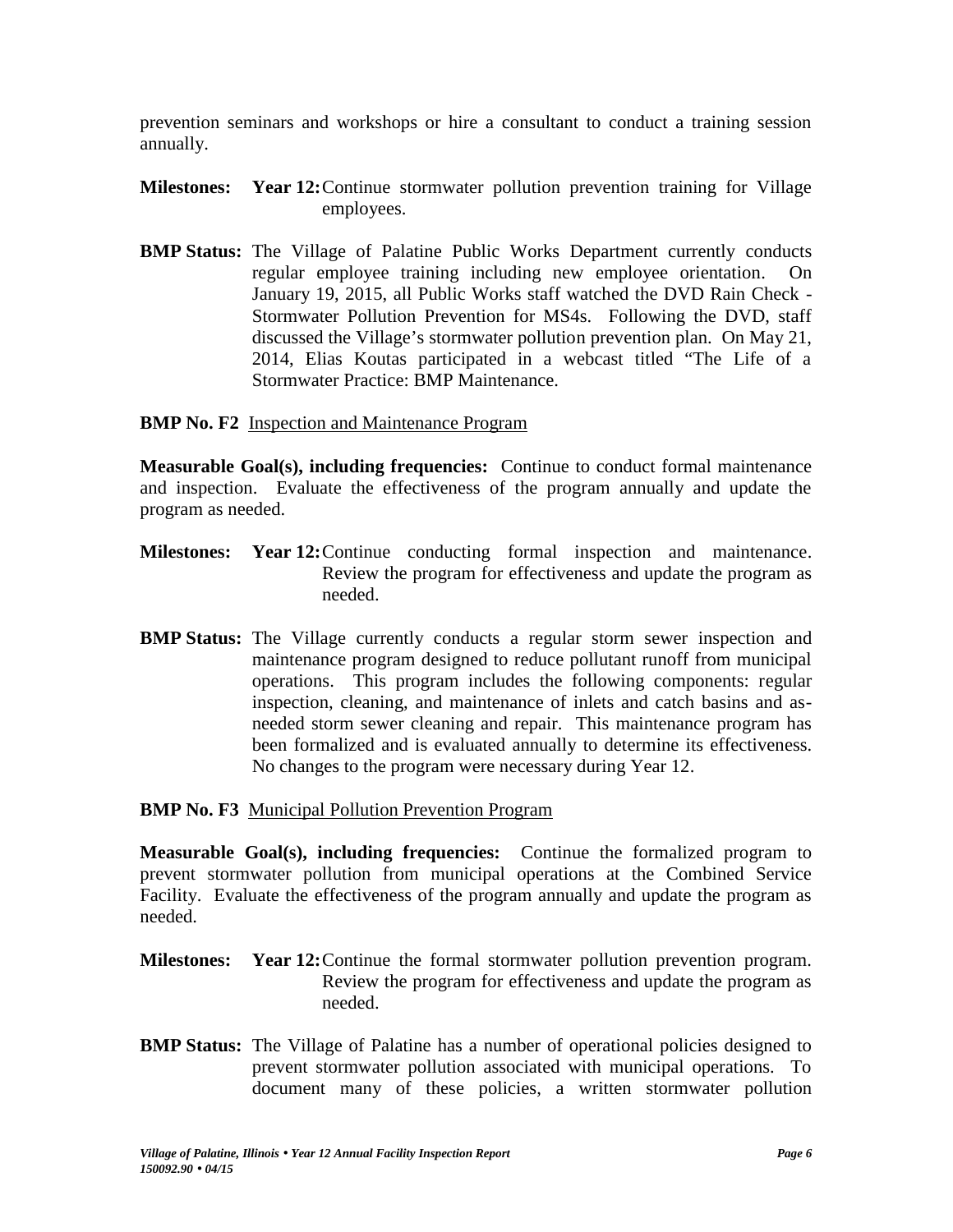prevention plan was developed for the Village's combined service facility (CSF). The CSF houses both the Village's Public Works department and the Palatine Park District's service facilities. The plan identifies potential sources of pollution at the CSF and describes BMPs that are used at the facility to prevent and reduce the discharge of pollutants from the facility.

The written stormwater pollution prevention plan for the CSF has been combined with the Village's other stormwater pollution prevention policies in a formal Municipal Stormwater Pollution Prevention Plan. This program will be evaluated on an annual basis to determine its effectiveness and modified as necessary. The program will be communicated and adhered to by the Palatine Park District because the Park District is a joint owner of the CSF.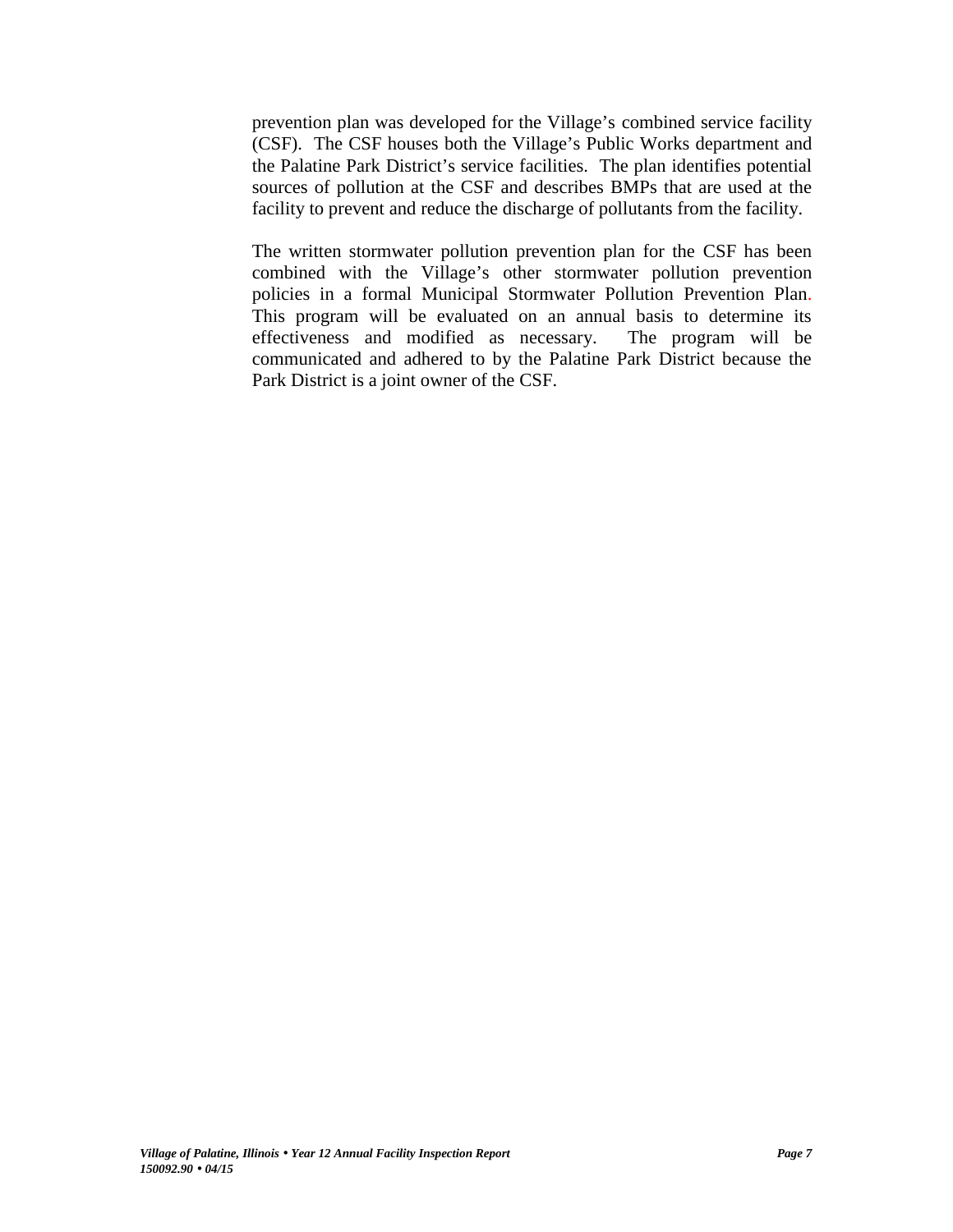# **C. INFORMATION AND DATA COLLECTION RESULTS**

The Village joined the Buffalo Creek Clean Water Partnership in 2013. The Partnership regularly collects samples at various locations throughout the watershed. Samples are tested for: chloride, total phosphorus, fecal coliform, Total Kjeldahl Nitrogen, Total Suspended Solids, Total Dissolved Solids, dissolved oxygen, biochemical oxygen demand, conductivity, temperature, pH, and calcium. This recent monitoring data combined with historic water quality sampling performed by the Metropolitan Water Reclamation District of Greater Chicago shows that phosphorus pollution is decreasing over time, likely due to the removal of phosphorus from laundry detergents and fertilizer. On the other hand, the data shows that Chloride levels are steadily increasing, so the Partnership is working with Villages in the watershed to find ways to reduce road salt usage. The Partnership is also working with a community in the watershed and the Lake County Department of Health to address the source of a Fecal Coliform hotspot found through the monitoring program.

Water quality data for the watershed is documented in the Des Plaines River/Higgins Creek Watershed TMDL Report and in an annual Water Quality Report published by the Partnership.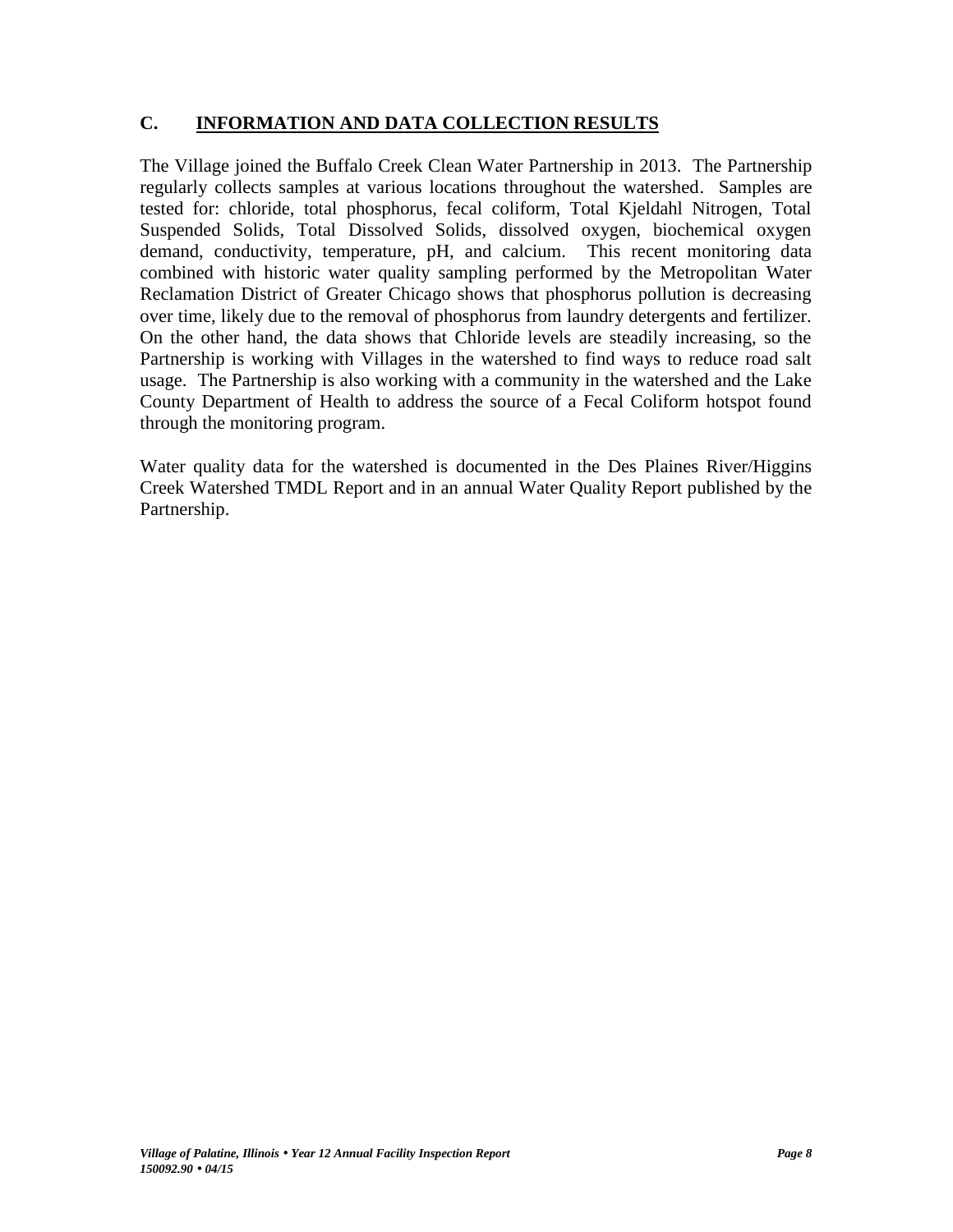# **D. SUMMARY OF NEXT REPORTING PERIOD STORMWATER ACTIVITIES**

The Village plans to undertake the following activities during the March 2015 to February 2016 reporting period:

#### **BMP No. A1** Distributed Paper Material

**Measurable Goal(s), including frequencies:** Publish stormwater pollution prevention articles in the resident newsletter semi-annually and make the Comprehensive Flood Control Brochure available at Village Hall and the Combined Service Facility.

**Milestones: Year 13:**Continue to publish articles and make the brochure available.

# **BMP No. B7** Other Public Involvement

**Measurable Goal(s), including frequencies:** The Village will continue to inform residents of a contact number to report stormwater related issues.

**Milestones: Year 13:**Continue to inform residents of the existence of a contact number.

#### **BMP No. C1** Storm Sewer Map Preparation

**Measurable Goal(s), including frequencies:** Annually review the storm sewer map and update as needed.

**Milestones: Year 13:**Review the storm sewer map and update as needed.

# **BMP No. C2** Regulatory Control Program

**Measurable Goal(s), including frequencies:** Enforce the Illicit Discharge and Connection Ordinance.

**Milestones: Year 13:**Enforce the Illicit Discharge and Connection Ordinance.

#### **BMP No. C4 Illicit Discharge Tracing Procedures**

**Measurable Goal(s), including frequencies:** Annually trace all illicit discharges detected by resident reporting and by Village employees. Document Village efforts in tracing illicit discharges.

**Milestones: Year 13:**Continue tracing illicit discharges.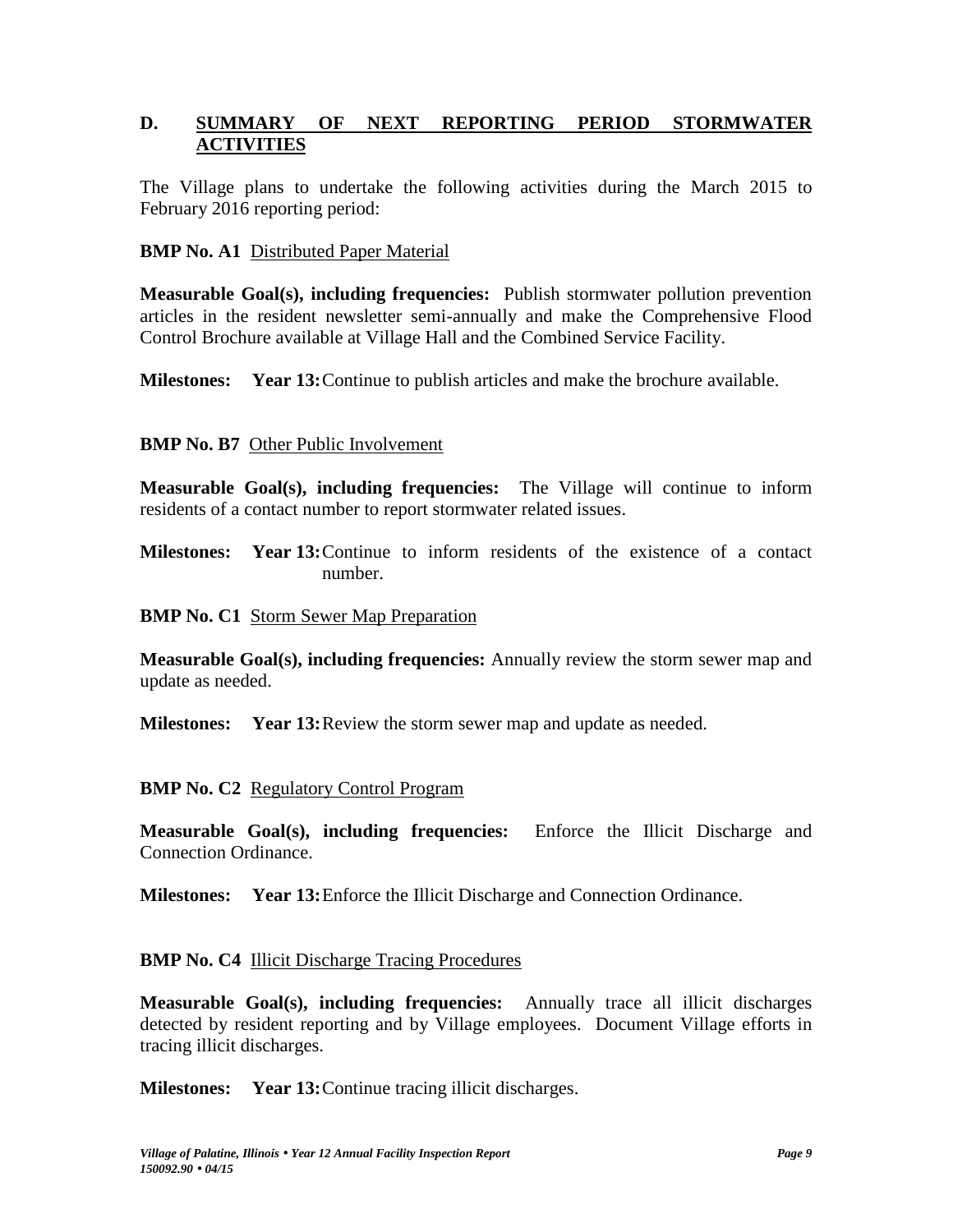# **BMP No. C5** Illicit Source Removal Procedures

**Measurable Goal(s), including frequencies:** Annually remove all illicit discharges detected by resident reporting and by Village employees.

**Milestones: Year 13:**Continue removing illicit discharges.

# **BMP No. C7** Visual Dry Weather Screening

**Measurable Goal(s), including frequencies:** Annually inspect outfalls along the waterways within Village limits for illicit discharges.

**Milestones: Year 13:**Inspect outfalls for illicit discharges.

# **BMP No. D1/D2/D3/D4/D6** Construction Site Stormwater Runoff Control

**Measurable Goal(s), including frequencies:** Enforce the Code of Ordinances. Require erosion and sediment control BMPs. Inspect construction sites.

**Milestones: Year 13:** Cooperate with MWRD's enforcement of the Watershed Management Ordinance by requiring proposed development in the Village to obtain a watershed management permit from the MWRD, when applicable.

# **BMP No. E2/E3/E4/E5/E6** Post-construction Stormwater Management

**Measurable Goal(s), including frequencies:** Enforce the Code of Ordinances. Review BMP designs prior to construction. Require long-term operation and maintenance of BMPs. Inspect sites during and after construction.

**Milestones: Year 13:** Cooperate with MWRD's enforcement of the Watershed Management Ordinance by requiring proposed development in the Village to obtain a watershed management permit from the MWRD, when applicable.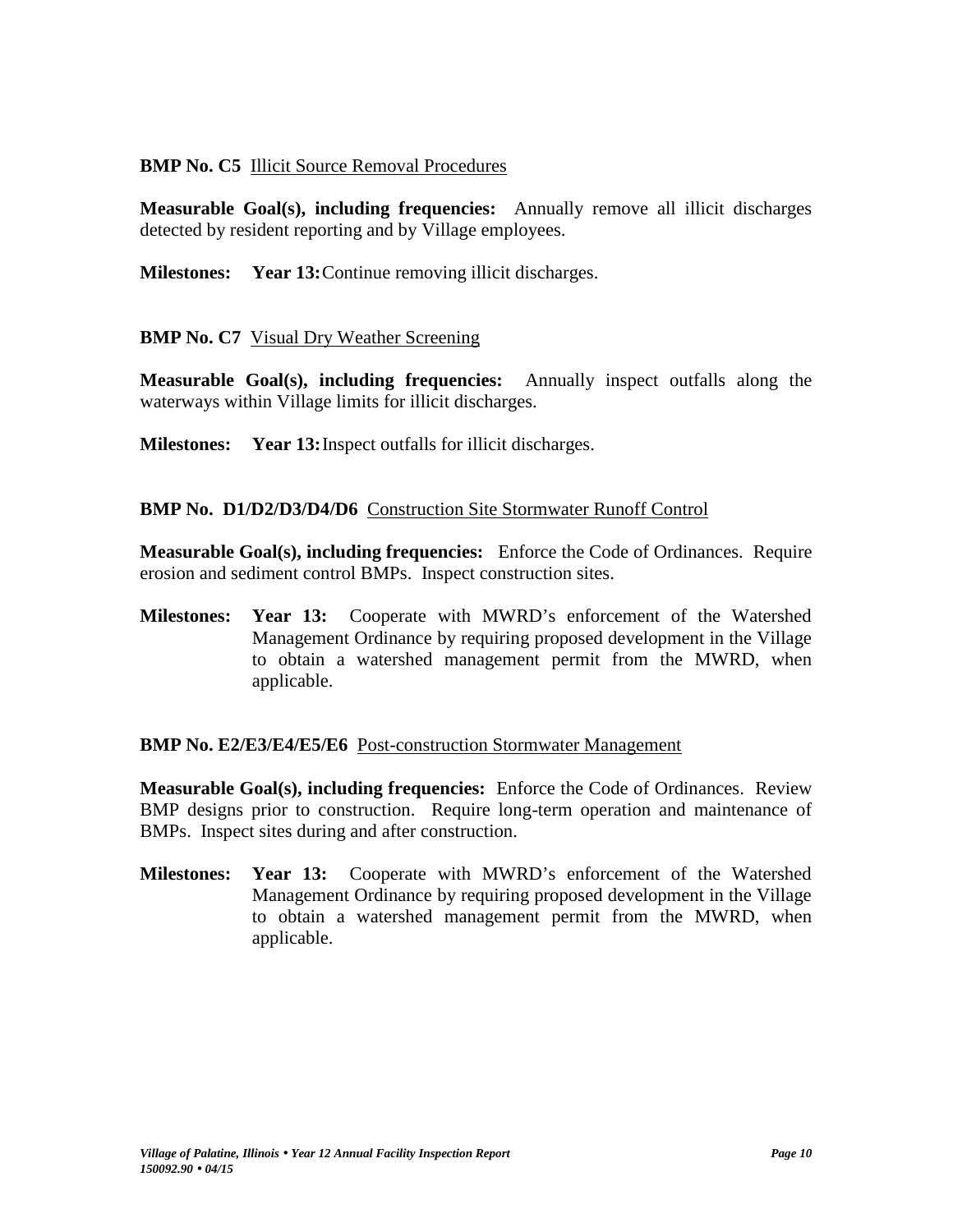#### **BMP No. F1** Employee Training Program

**Measurable Goal(s), including frequencies:** Train new employees to prevent or reduce stormwater pollution from municipal activities. Send employees to stormwater pollution prevention seminars and workshops or hire a consultant to conduct a training session annually.

**Milestones: Year 13:**Continue stormwater pollution prevention training for Village employees.

# **BMP No. F2** Inspection and Maintenance Program

**Measurable Goal(s), including frequencies:** Continue to conduct formal maintenance and inspection. Evaluate the effectiveness of the program annually and update the program as needed.

**Milestones: Year 13:**Continue conducting formal inspection and maintenance. Review the program for effectiveness and update the program as needed.

# **BMP No. F3** Municipal Pollution Prevention Program

**Measurable Goal(s), including frequencies:** Continue the formalized program to prevent stormwater pollution from municipal operations at the Combined Service Facility. Evaluate the effectiveness of the program annually and update the program as needed.

**Milestones: Year 13:**Continue the formal stormwater pollution prevention program. Review the program for effectiveness and update the program as needed.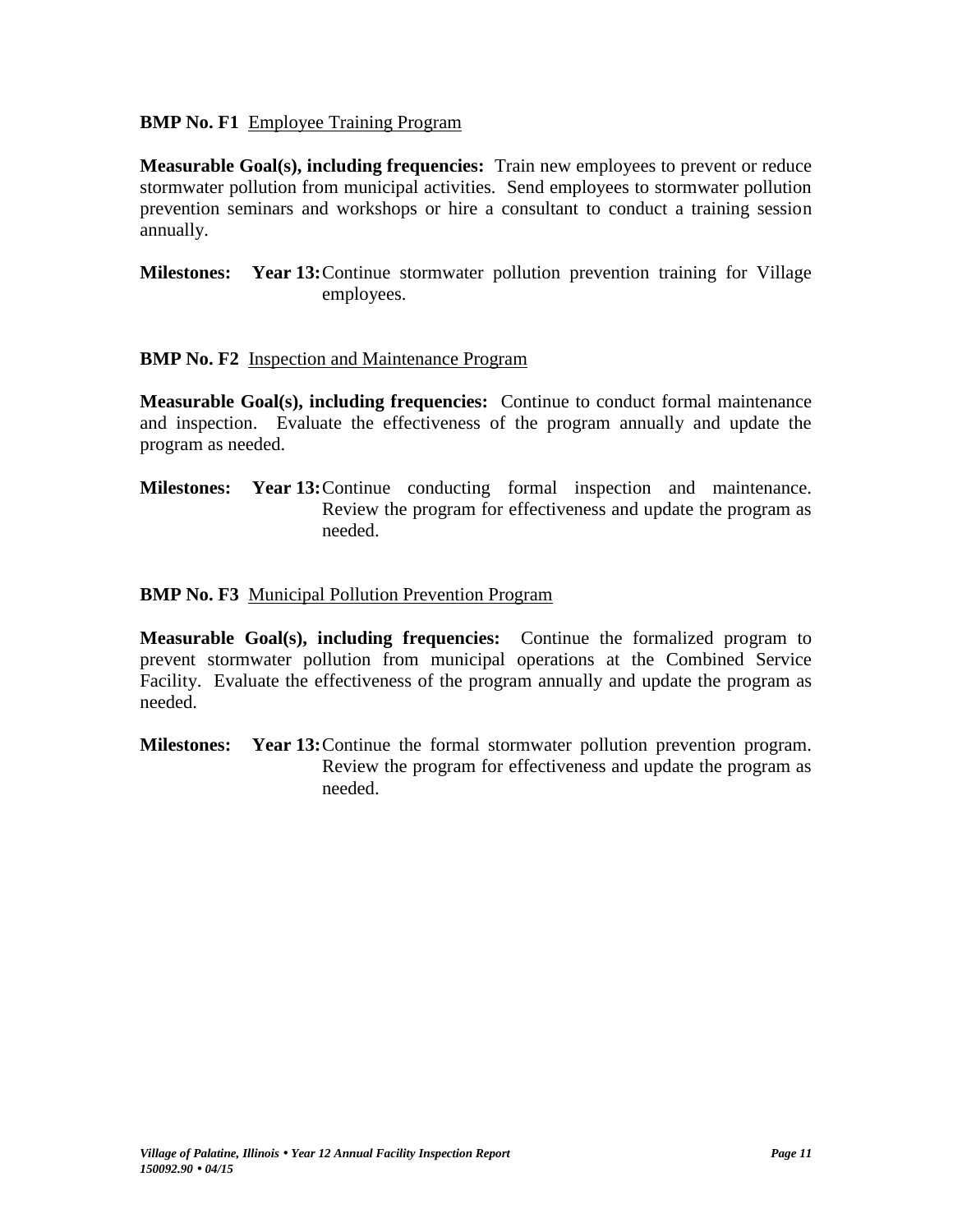# **E. NOTICE OF QUALIFYING LOCAL PROGRAM**

The Village of Palatine is relying on the Metropolitan Water Reclamation District of Greater Chicago to enforce the Cook County Watershed Management Ordinance, including construction site and post-construction stormwater management.